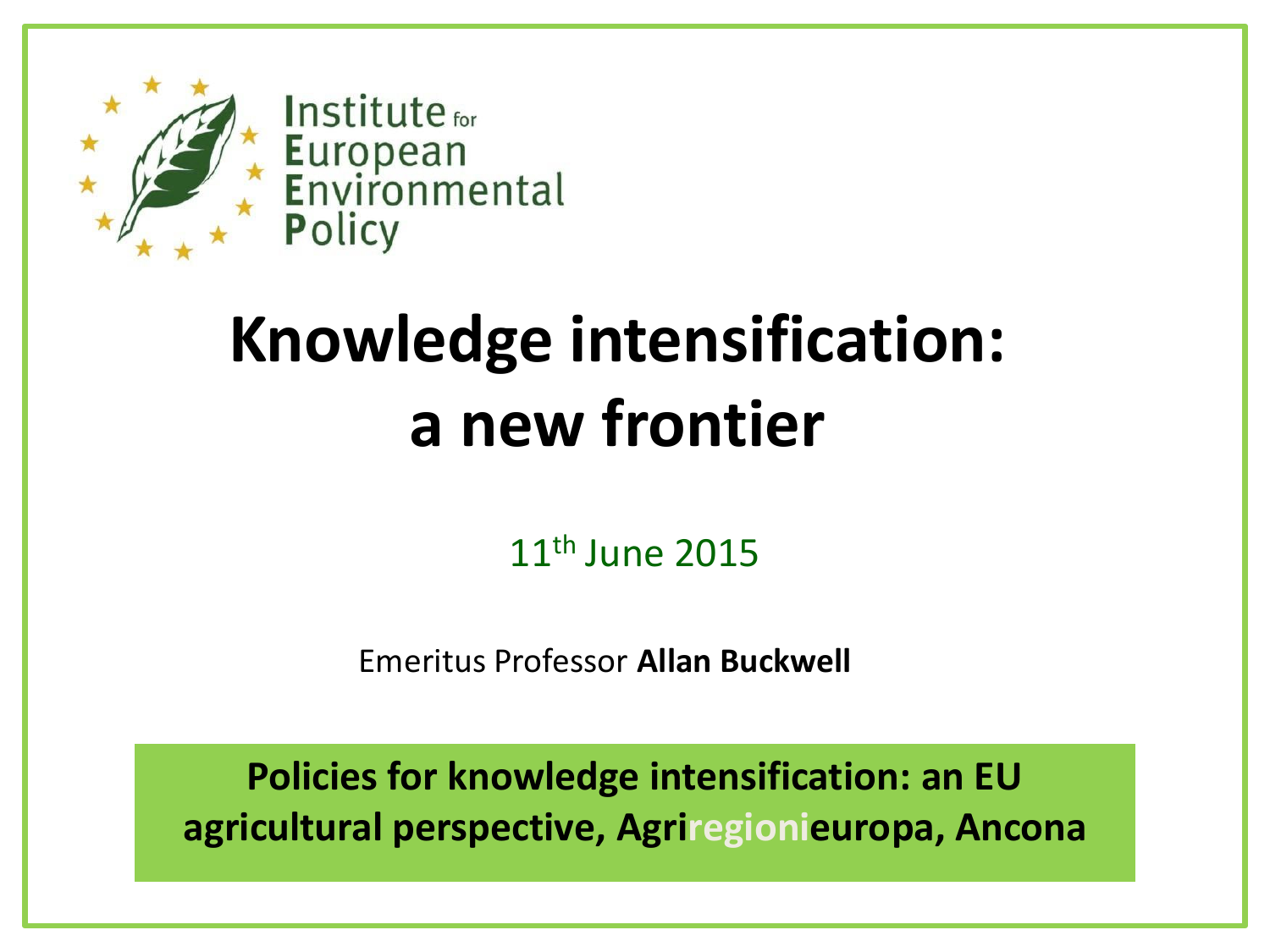**Knowledge intensification: a new frontier (?)**

- 1 Start with Sustainable Intensification (SI):
	- i. why
	- ii. and what it means for Europe.
- 2 The multiple pathways of sustainable intensification:
	- i. for commercial agriculture
	- ii. for the marginal agricultural areas.
- 3 Two foci for knowledge intensification:
	- i. Research on environmental limits for agriculture
	- ii. Benchmarking farm-level environmental performance.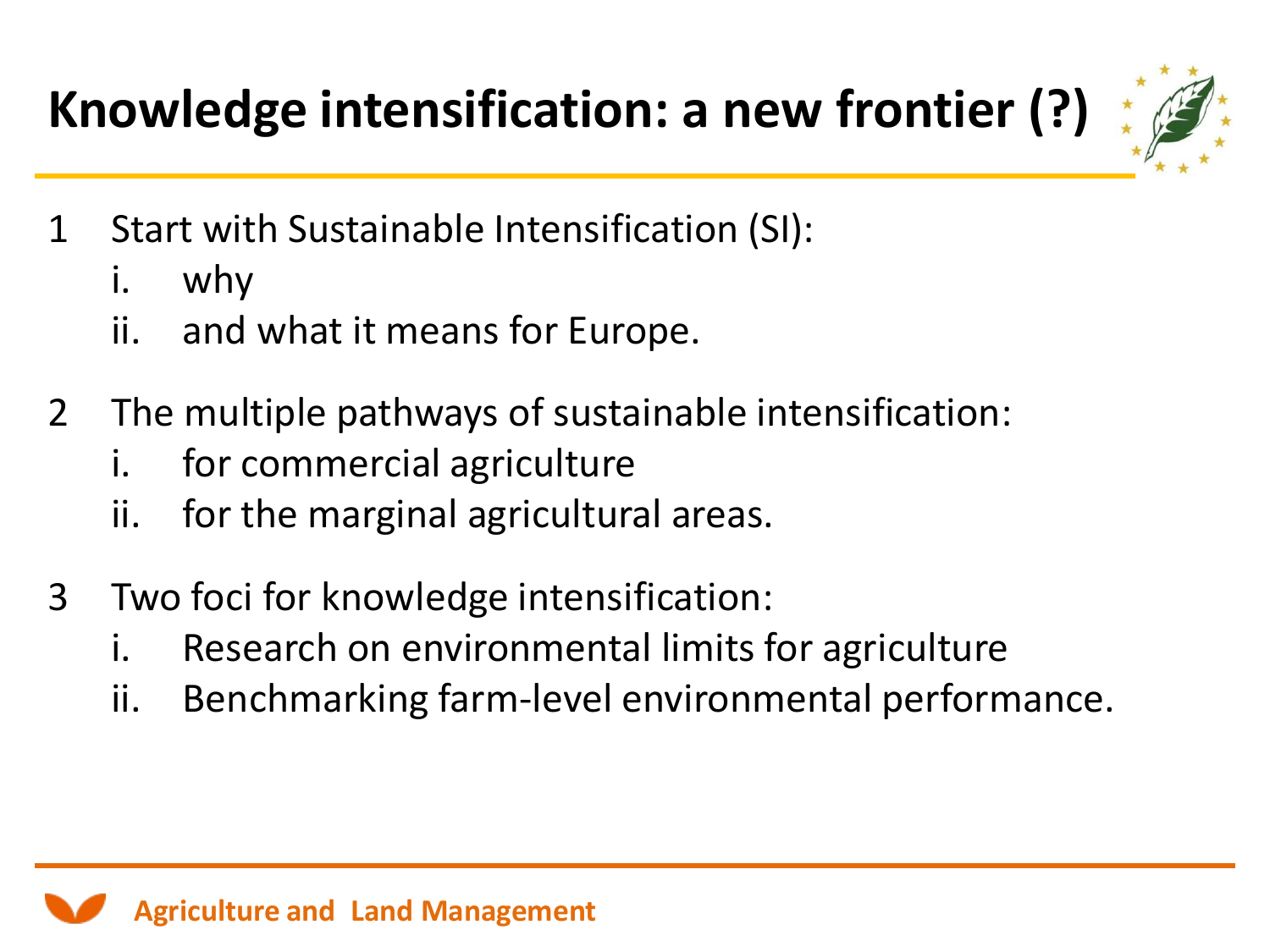## **1 (i) Why sustainable intensification?**



- **Global food security** in context of continuing population and economic growth and harmful climate change
	- Most growth in food demand will be in developing countries
- Much world agriculture is economically weak and environmentally damaging, including EU, including UK.
- To avoid unacceptable further destruction of ecosystems the next increment in output must come mostly from existing agricultural land rather than bringing more land into agriculture
- Hence **sustainable intensification:** more food and conservation outputs from the existing agricultural area, via improved resource efficiency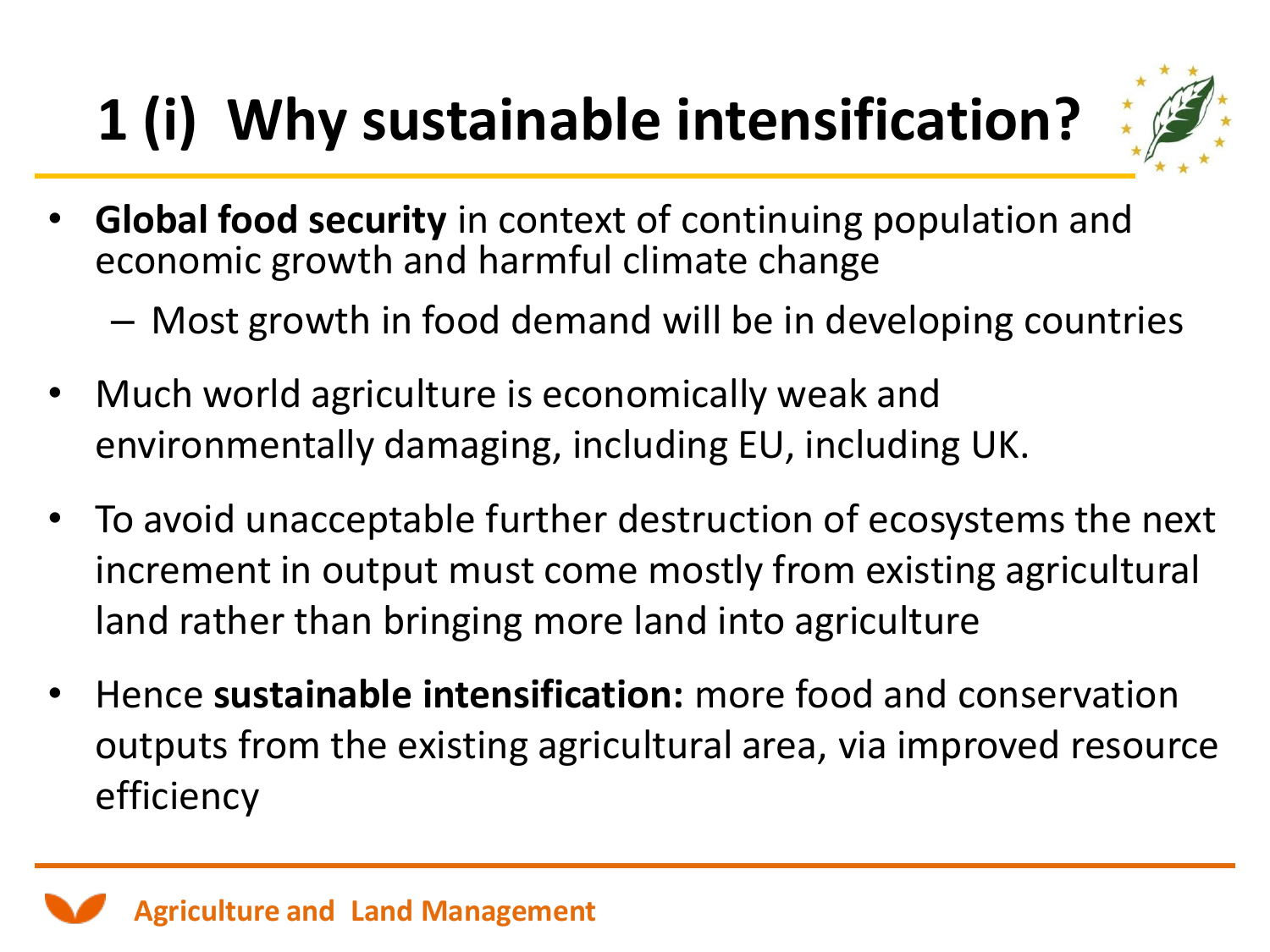# **I (i) From food security to SI**



Starting from **global food security,** this requires strong action on both:

- **A. Consumption** challenges: waste, diets, health
	- *Policy instruments*: targets, information, economic, regulation
	- *Policy subjects*: food chain, food service, consumers

#### **and**

- **B. Production** challenges: productivity, water, soil, biodiversity, climate and cultural landscape
	- *Instruments*: agricultural, environmental & research policy
	- *Subjects*: farmers, upstream & downstream industries, researchers/advisers and educators

**SI inherently refers to production, but this word should embrace** all eco-system services not just the provisioning services of food & energy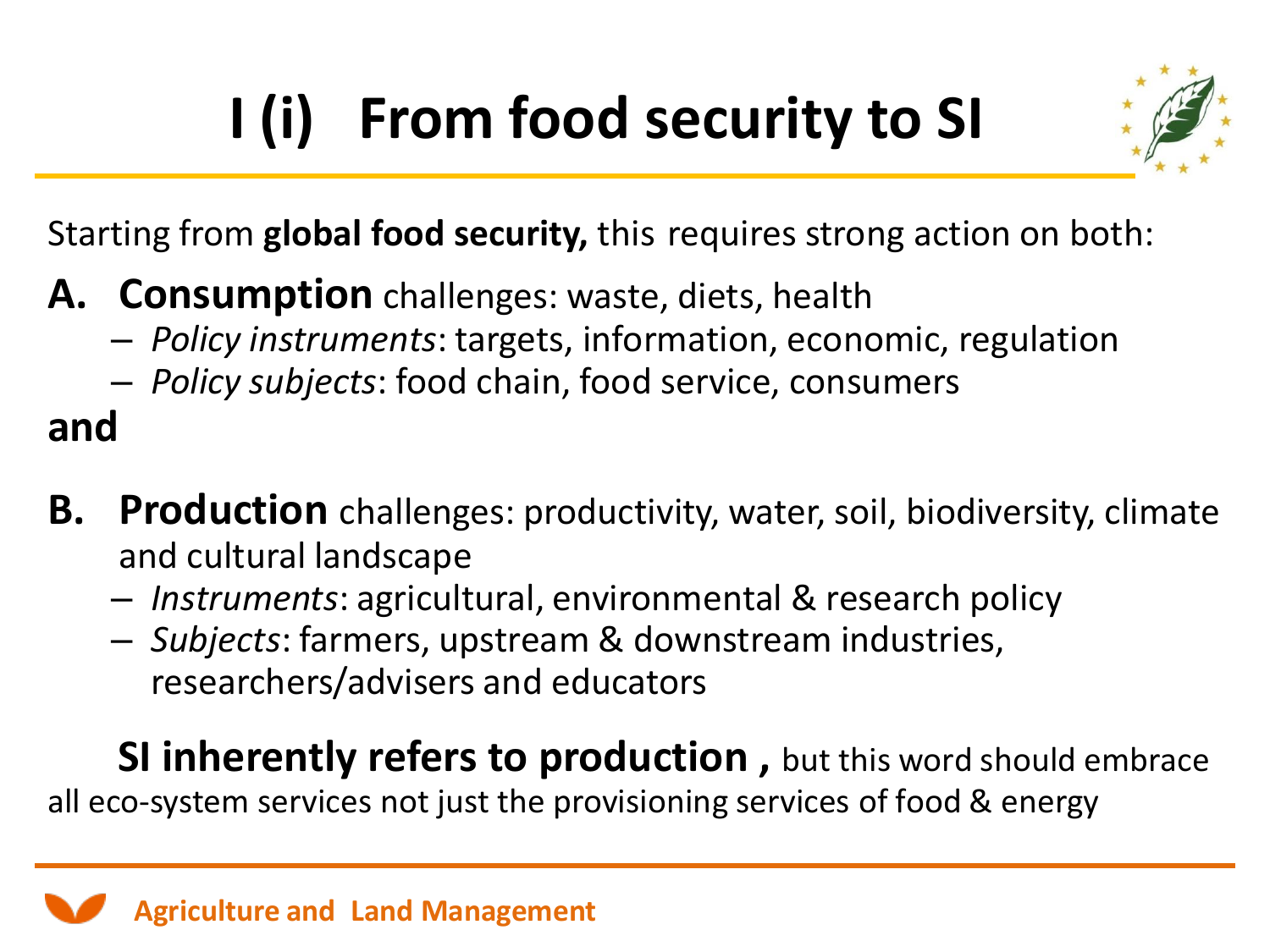### **1 (ii) What role for EU agriculture under Sustainable Intensification?**



- Most of the additional global demand will be outside Europe
- EU agriculture is amongst the most intensive in the world
- EU has a high global footprint as it imports feeds and beverages

The developments of the last 50 years in the EU have been based on intensification of agriculture: forest, wetlands and grassland areas are **in**creasing and agricultural area is **de**creasing.

This intensification has created serious environmental damage

Therefore SI in the EU implies

*emphasis on sustainability whilst maintaining agricultural productivity growth*

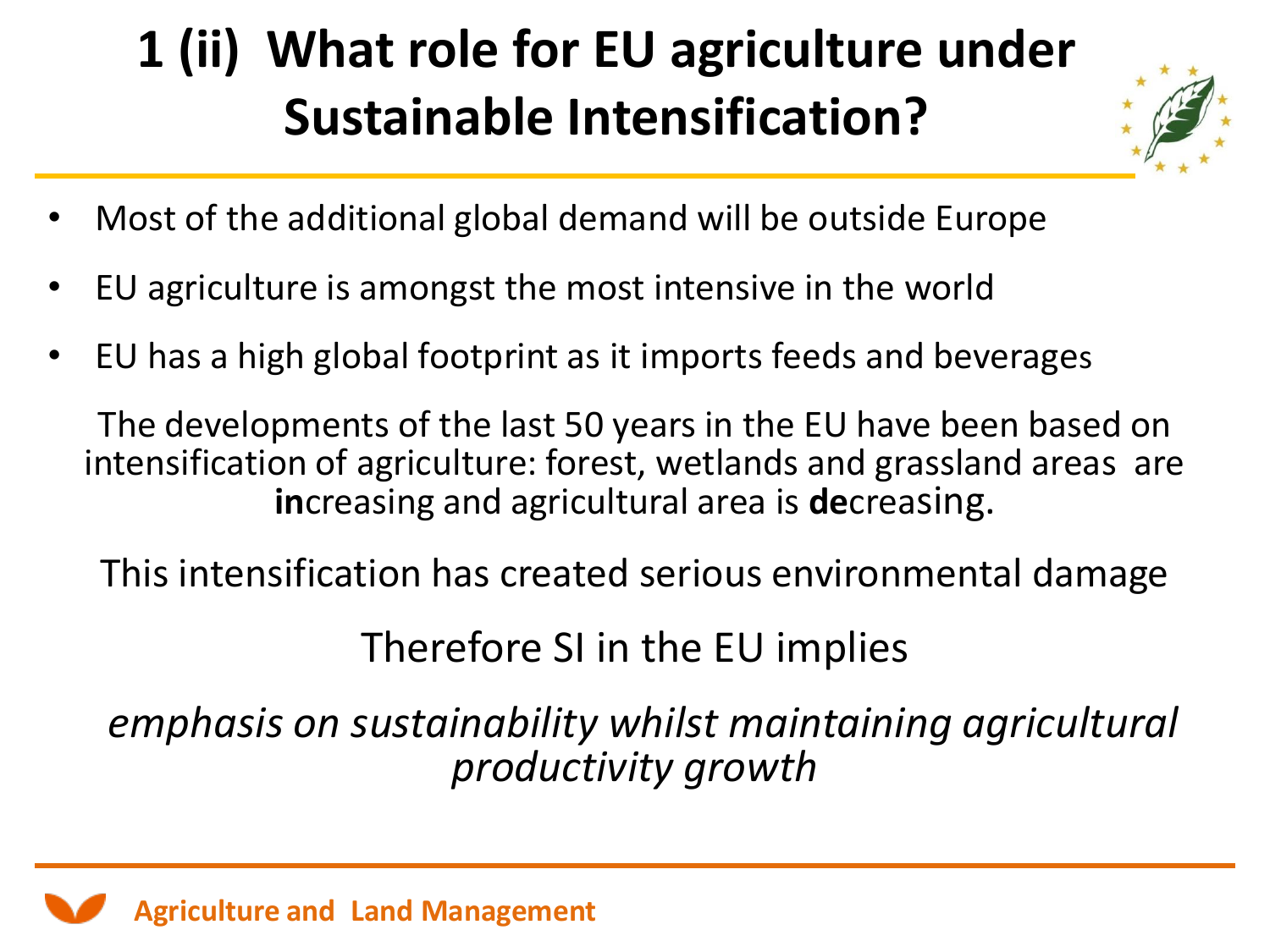## **1(ii) Definition of Sustainable Intensification of agriculture**

- *Sustainable Intensification means finding a development path which simultaneously improves the productivity & environmental management of agricultural land*.
- It is a goal or aspiration requiring more knowledge intensive and integrated land management

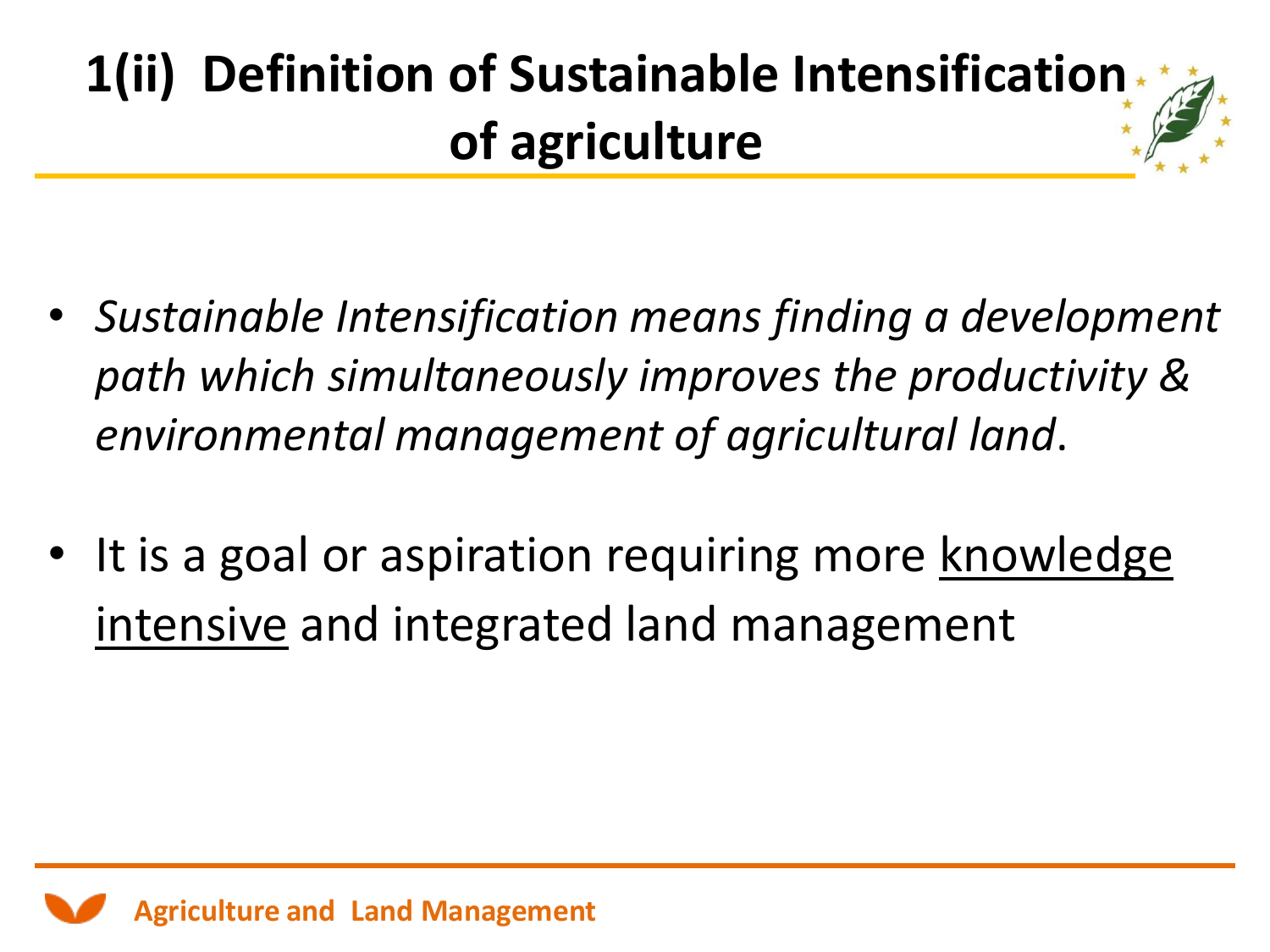# **1 (ii) Deconstructing SI: intensification**

- **Intensity** is always a ratio, for SI land is the denominator  $\therefore$  inputs/ha and outputs/ha
- well defined & measurable but popularly denigrated!
- It should apply to conservation outputs/ha as well as agricultural outputs/ha
- **Knowledge per hectare** is the key this will be embodied in capital, labour and management
- Task is to detoxify or destigmatise "intensive"

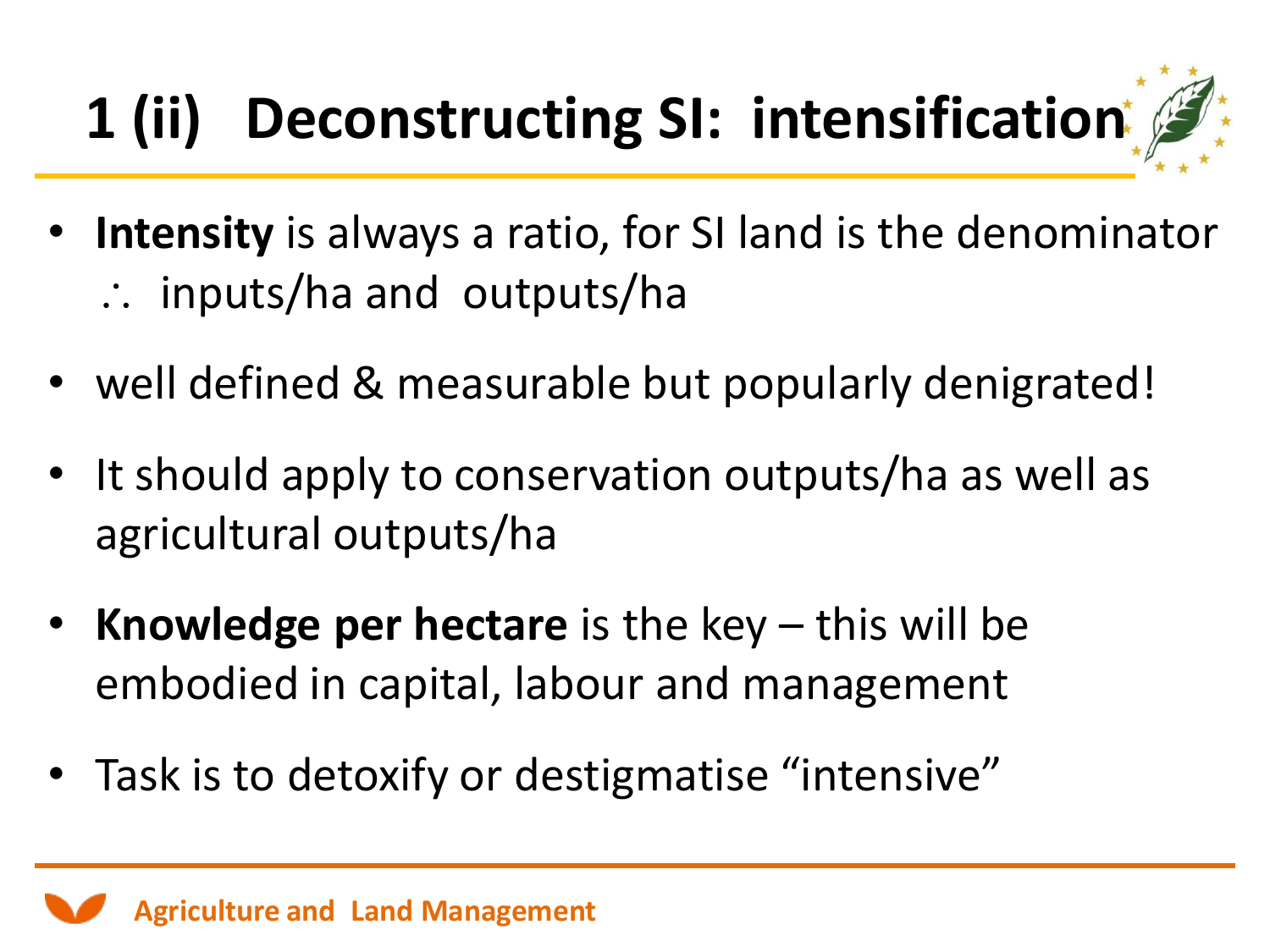# **1 (ii) Deconstructing SI: sustainable**



- **Sustainable**: not precisely defined or measured but universally loved!
- Brundtland (1987) "*meeting the needs of the present generation without compromising the ability of future generations to meet their own needs*"
- Unsustainable systems undermine their own indefinite continuation
- 3 dimensions: economic, environmental and social; none pre-eminent, each multi-dimensional & location specific
- It implies the existence of limits thresholds tipping points – irreversibilities, yet practically no evidence on these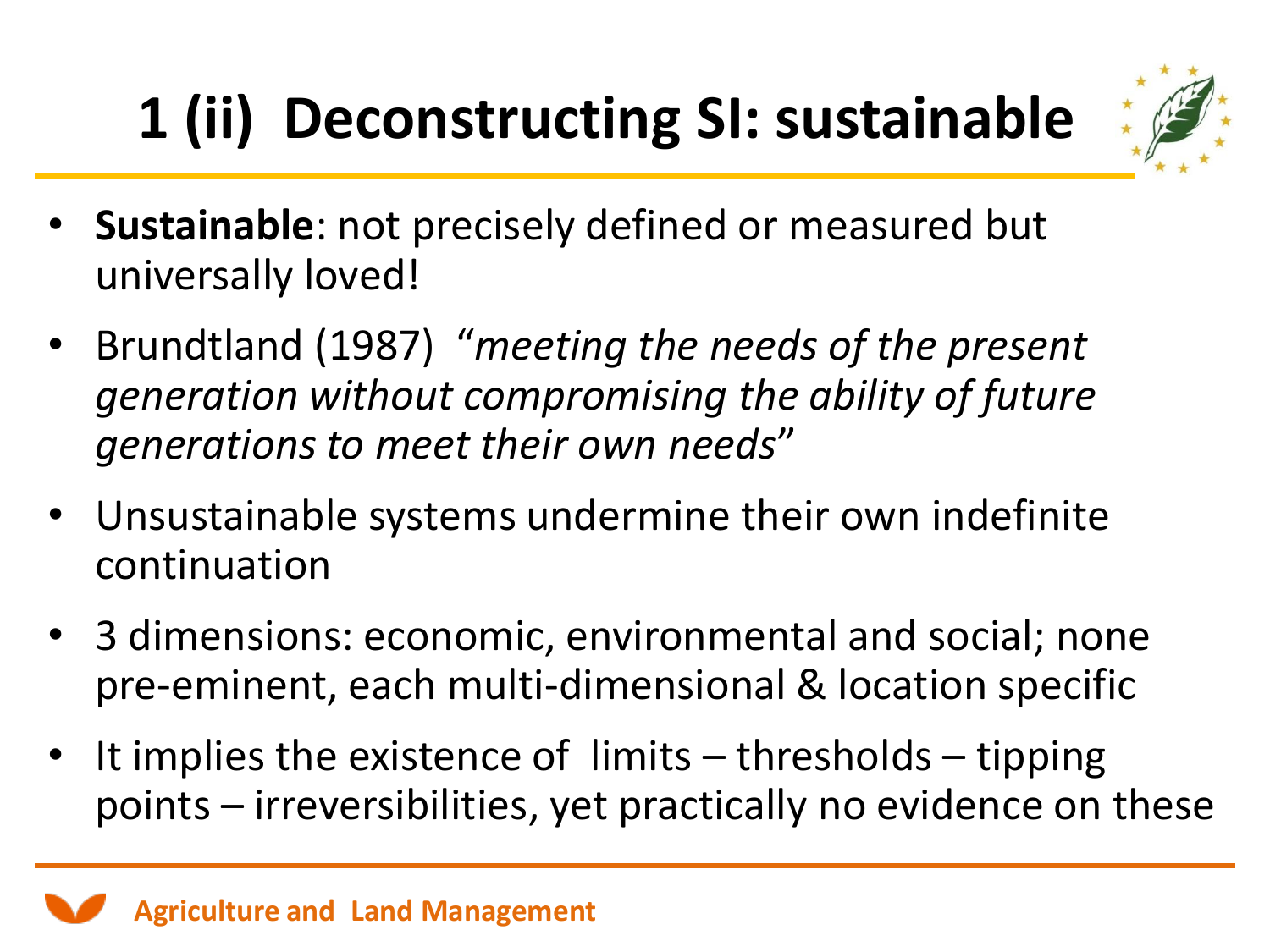#### **2 Multiple pathways for SI, examples**



**Environmental service output** 

Reduced

No

Increased

**The food - environment production possibilities frontier (a-b-c-d-e-f)**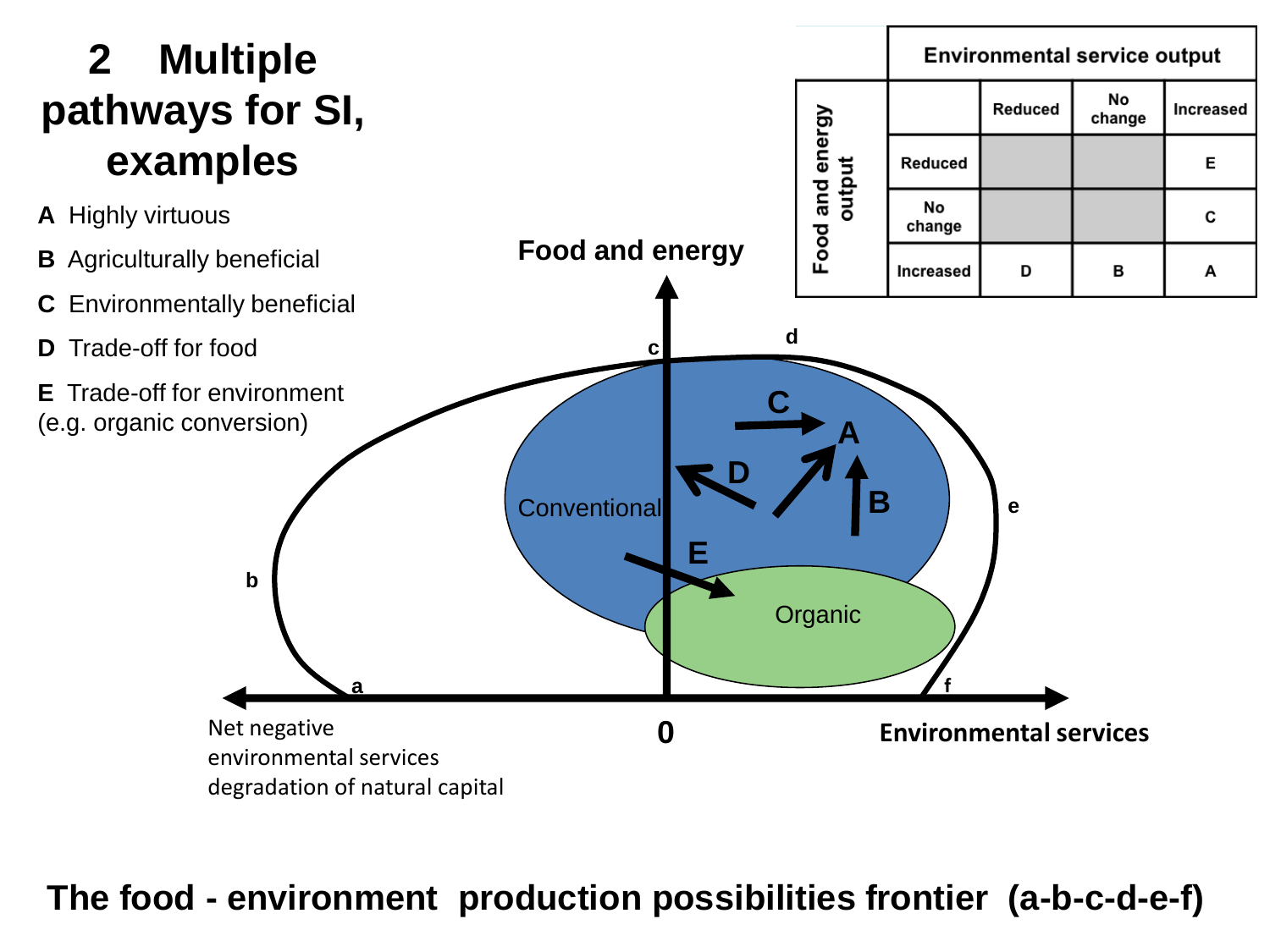### **2 How much EU agriculture is unsustainable?**



- Is it none? All? Some? In what ways?
- Simplified hypotheses allegations of
	- Environmental unsustainability of **commercial agriculture**
		- Soil erosion and declining fertility; water pollution, air pollution by GHG & NH<sub>3</sub>, biodiversity & landscape degradation.
	- Economic & social unsustainability of **marginal farming**
		- Non-viable holdings, high dependence on subsidy, land and village abandonment.
	- Perhaps significant intermediate areas with any/all of these challenges

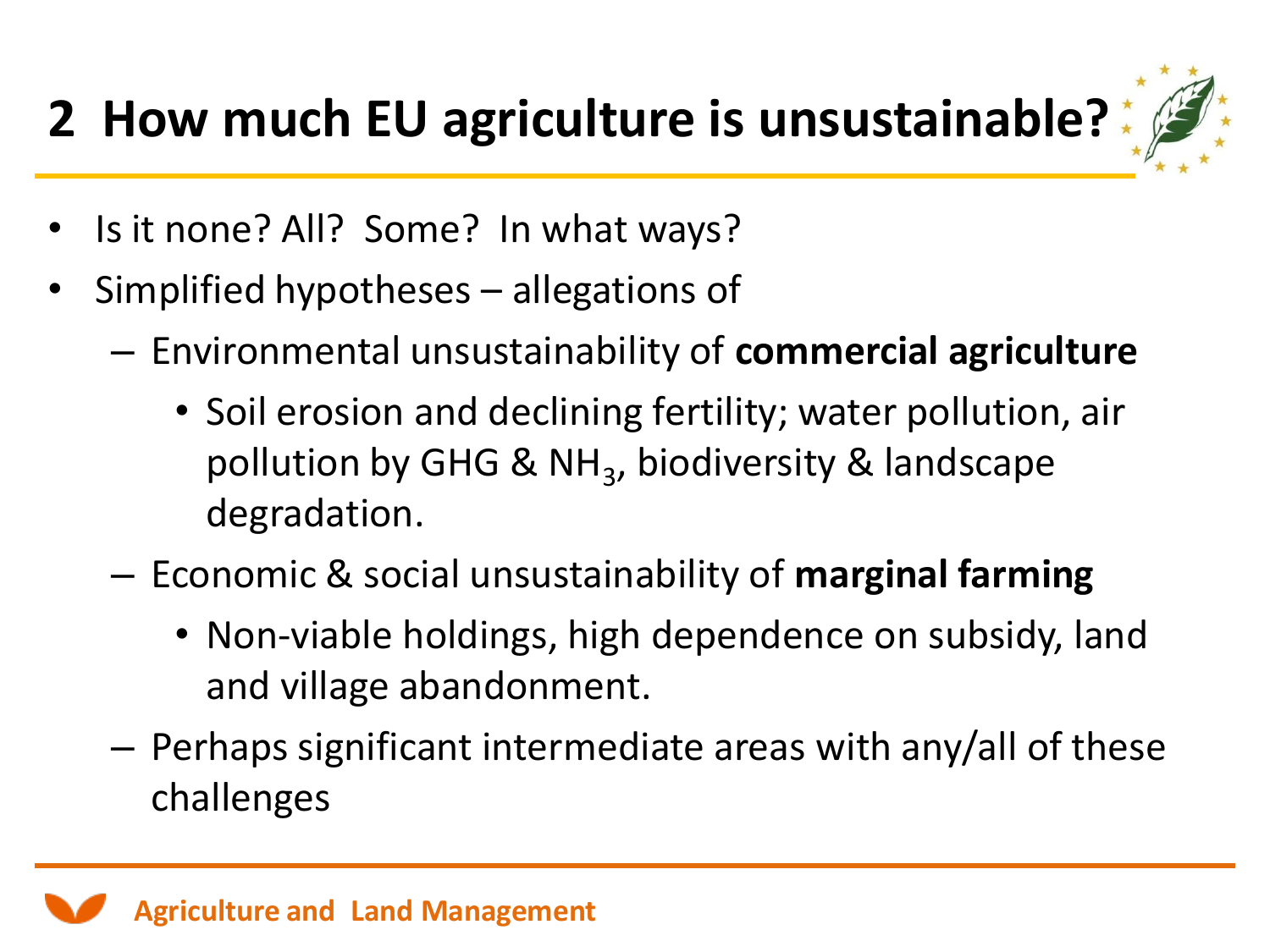## **Identifying environmental unsustainability**



### • **Thresholds?**

– Too hot, dry, salt, acid to grow crops & tend livestock – Complete soil erosion (OM oxidation, water, wind, sea)

#### • **Warning indicators**:

- Depleting soil fertility, e.g. soil organic matter
- Yield / productivity decline (despite efforts)
- Biodiversity loss? Pollination failure, what else?
- Are there identifiable thresholds here? Why haven't they been identified? Blum's work on soils.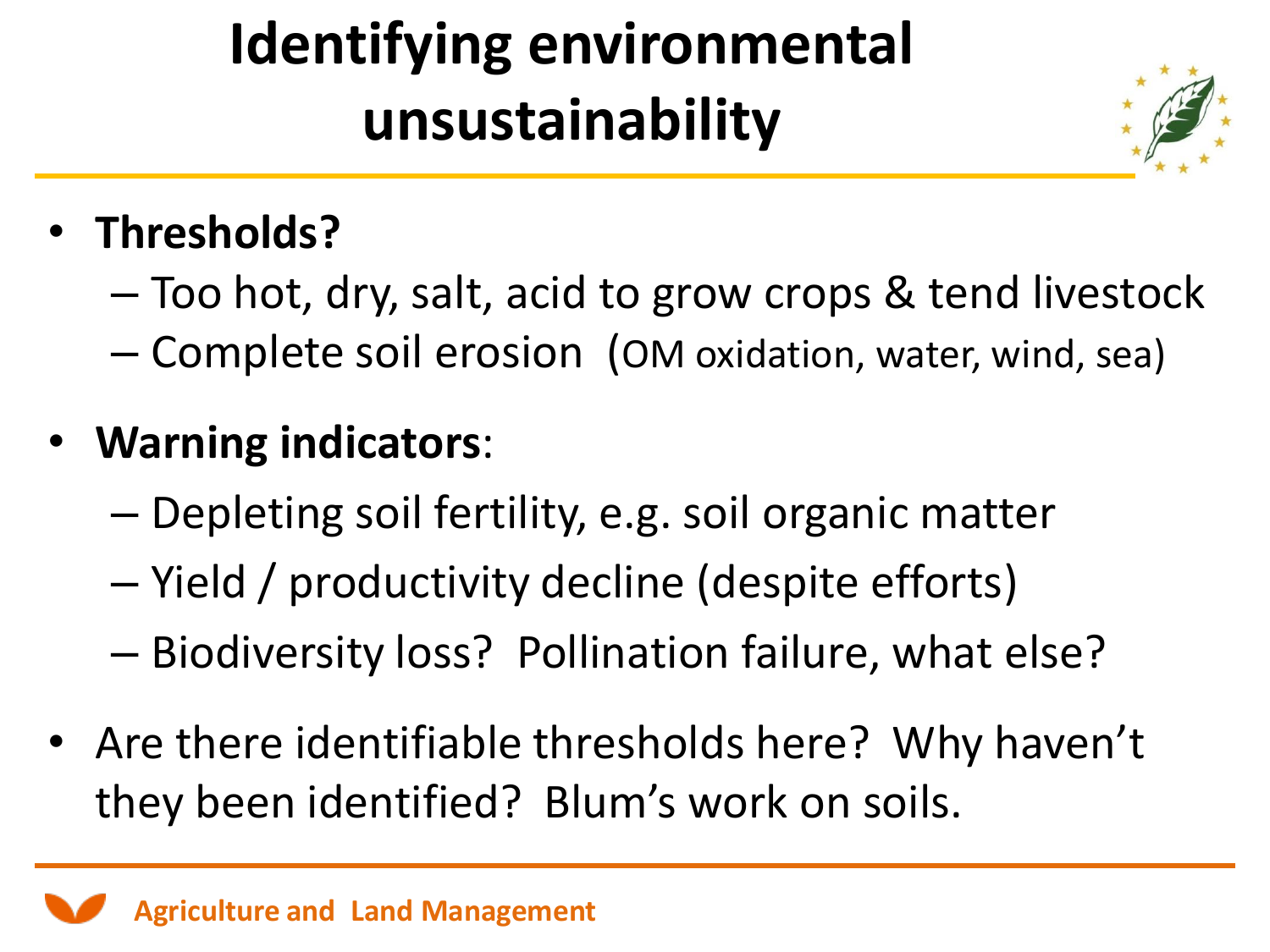## **Identifying economic unsustainability**

- **Thresholds?**
	- Not individual business failure, assets pass to others
	- $-$  : it is asset/ land abandonment
	- or land farmed to destruction (US dustbowl, Kazakh cotton)?
- **Warning indicators?** 
	- More than just low incomes
	- Non-viable, loss-making holdings, hi dependence on subsidy
- What did we do for traditional industries facing this?
- Is land management different? Why?
	- Environmental provision, open managed landscape
	- Village depopulation if diversification opportunities insufficient
- This tells us the nature (and scale) of the required intervention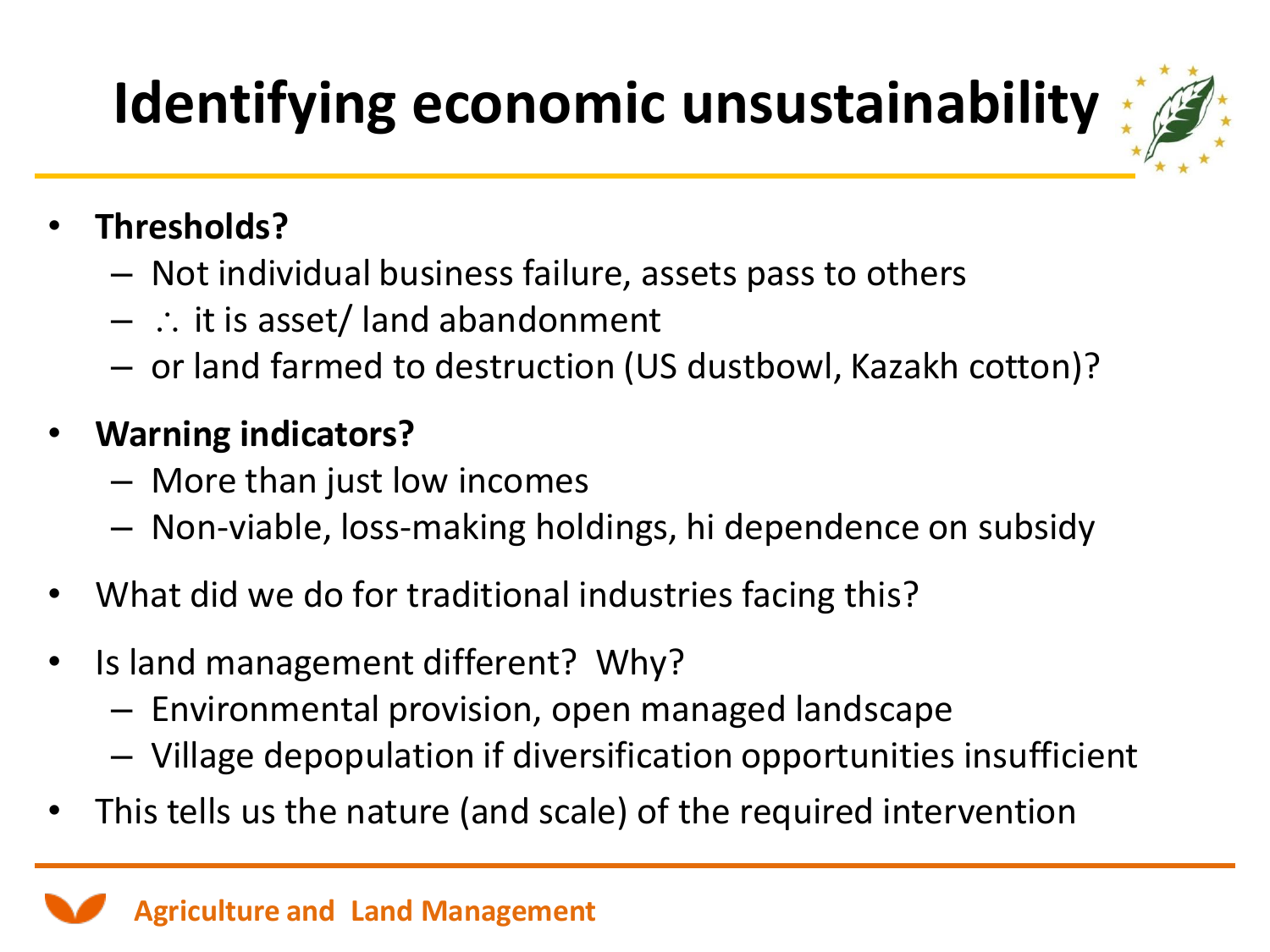## **Identifying social unsustainability**



- **Thresholds**?
	- Village depopulation, abandonment
- **Warning indicators?**
	- Aging village population, lacking services
	- Insufficiently diversified economic base, lack of jobs
	- Outflow of young people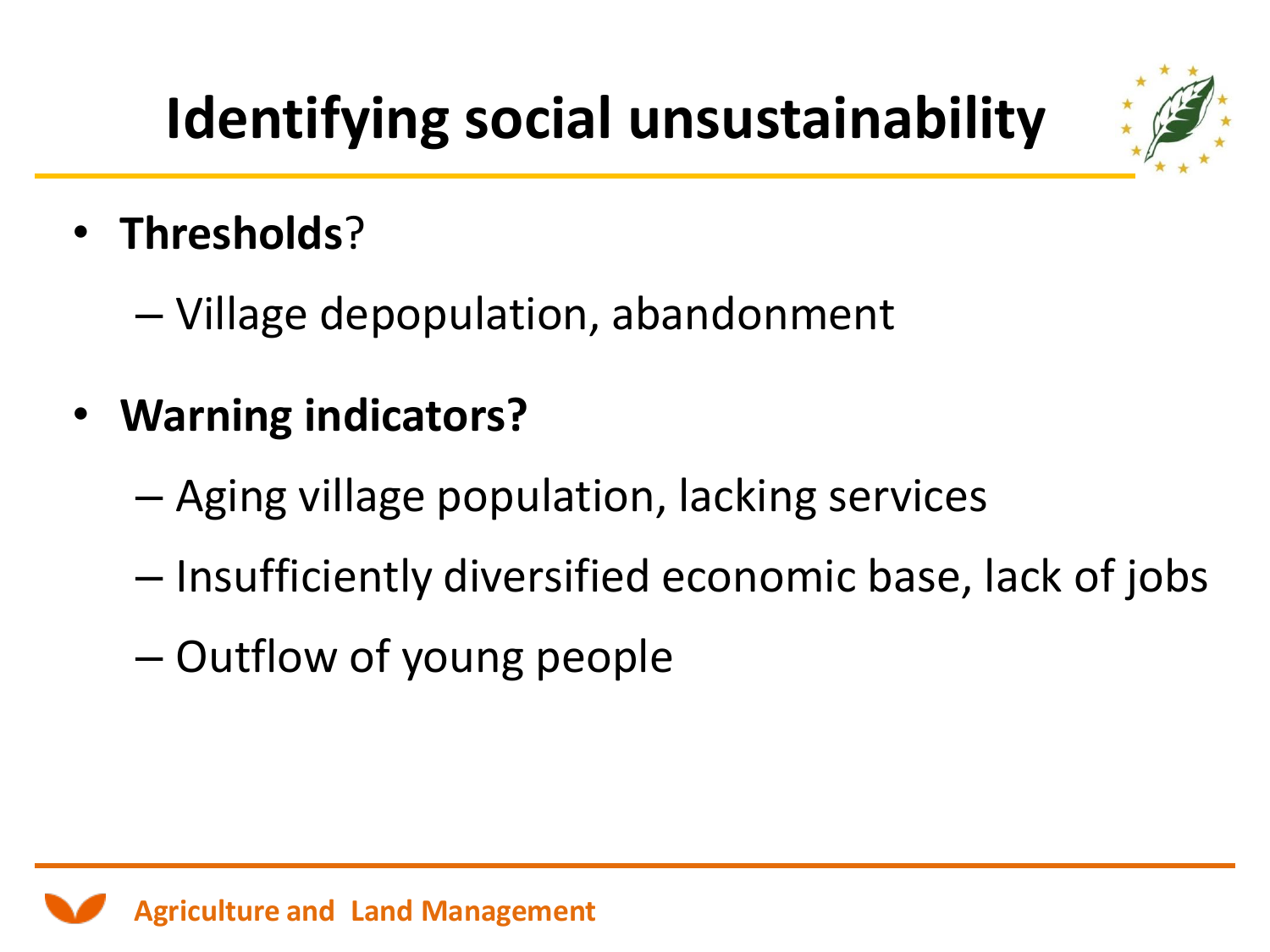## **2 (i) SI development paths for commercial agriculture**



- **For some** areas/farming systems, must reduce intensity of agricultural output: to reduce intensity of negative impacts, and perhaps increase ratios such as SOM/ha or biodiversity (path E)
	- Examples farming in chronic nutrient surplus areas, these are mapped, are farmers aware they live in them?
	- How to sell this message? What policy mechanisms? We have regulation AND payment for compliance, yet not working (?)
- **For most** or all, this is a matter of reducing negative externalities & increasing positive externalities whilst maintaining agricultural productivity growth (paths A, B and C)
	- The CAP debate of the last decade has been about how to do this: current tools XC, Greening and AES.

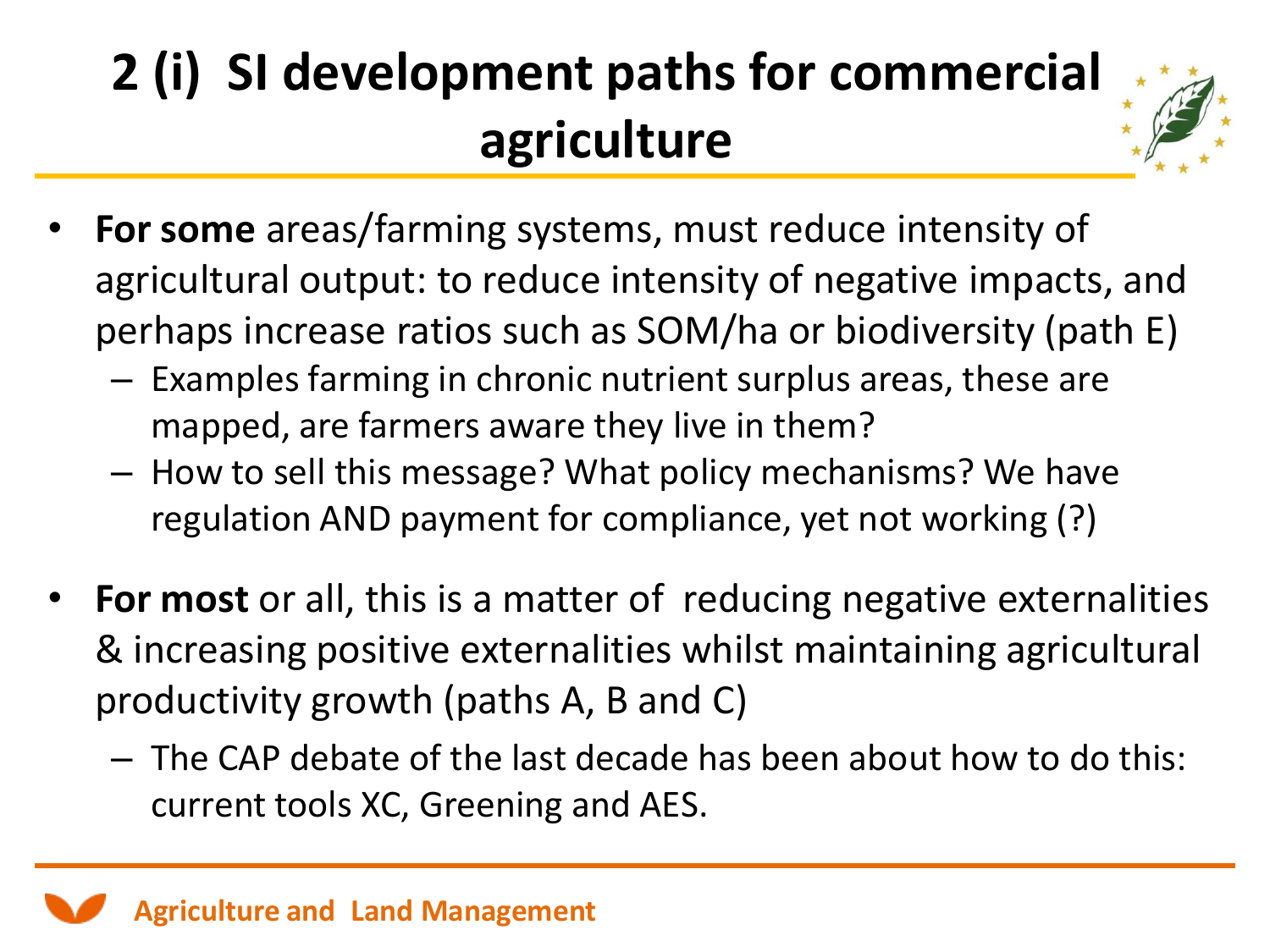### **2 (ii) Wide scope for SI given variability of farm environmental performance**

- E.g. wide variability in biodiversity vs crop intensity
- Implies large scope to improve environmental performance at each level of productivity if each farm could approach the frontier F-F'



From Data on Germany from Geiger *et al* (2010)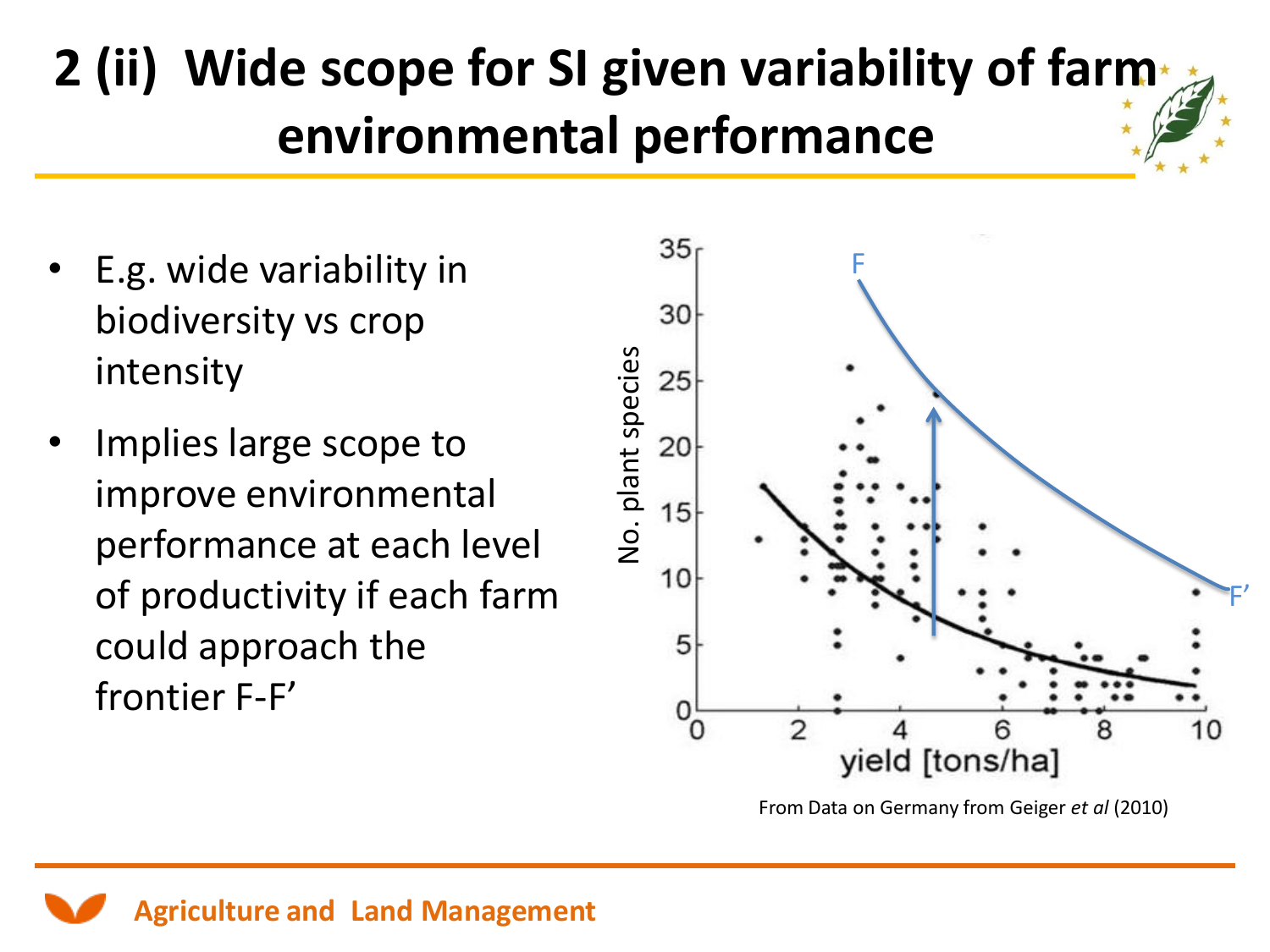## **2 (ii) Development paths for marginal agriculture**



- This is mostly the challenge of finding ways of incentivising and rewarding the provision of public environmental services
	- Much possible via the local, traditional, slow, organic, hi quality products (and other rural services)
	- But the heavy lifting may have to be done by publicly paid supports for the non-marketed ecosystem services:
		- Carbon sequestration
		- Flood protection, water infiltration, filtration & storage
		- Biodiversity, habitat and cultural landscape
		- Plus payments for 'being there' re-named Less Favoured Area payments

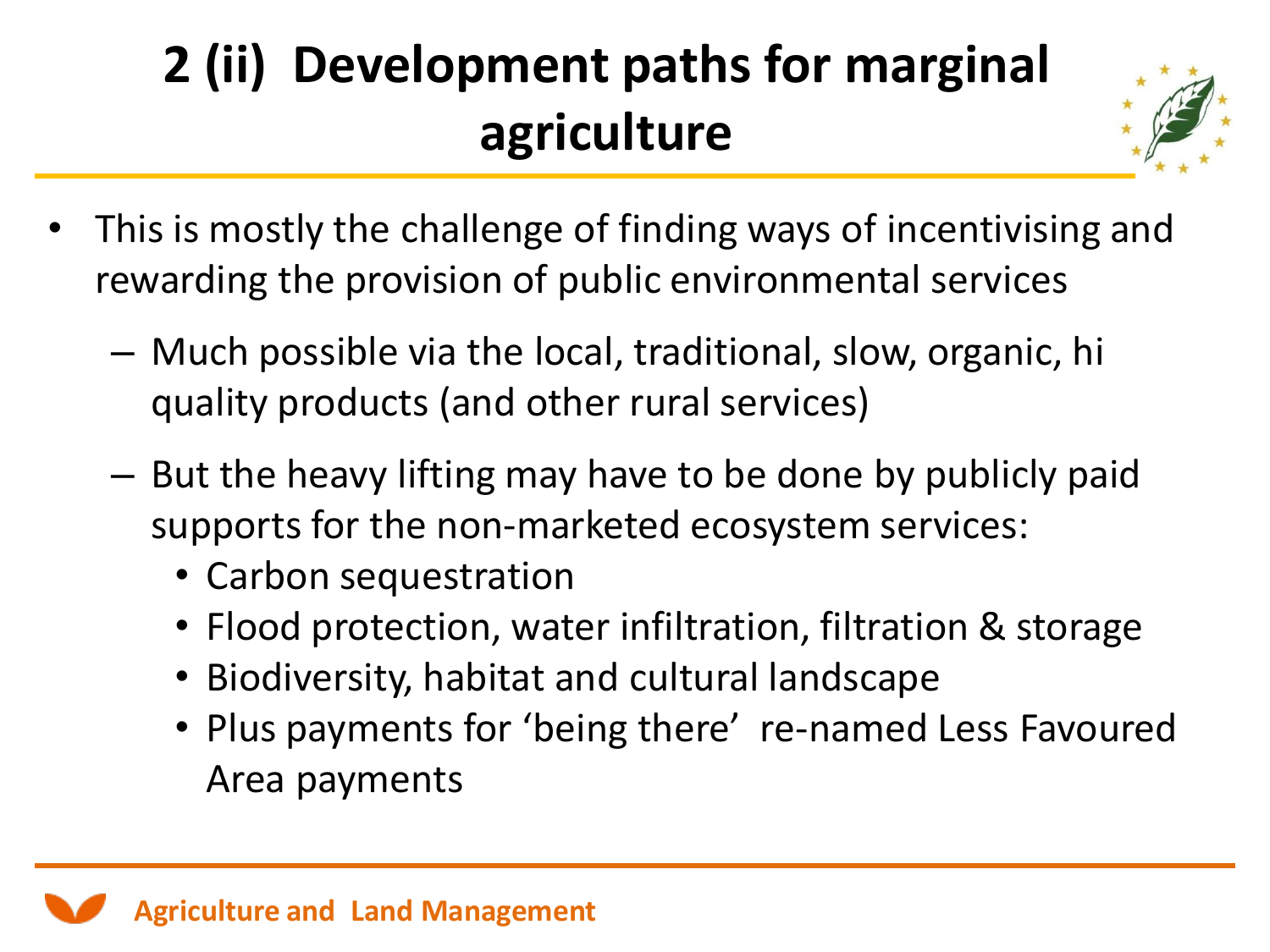## **3 Why are we struggling with SI?**



- Environmentalists misinterpret intensity
- Farmers not convinced their farming is unsustainable
	- There is very little convincing evidence to say they are wrong, almost no attention to specifying and identifying environmental limits and evidencing our proximity to them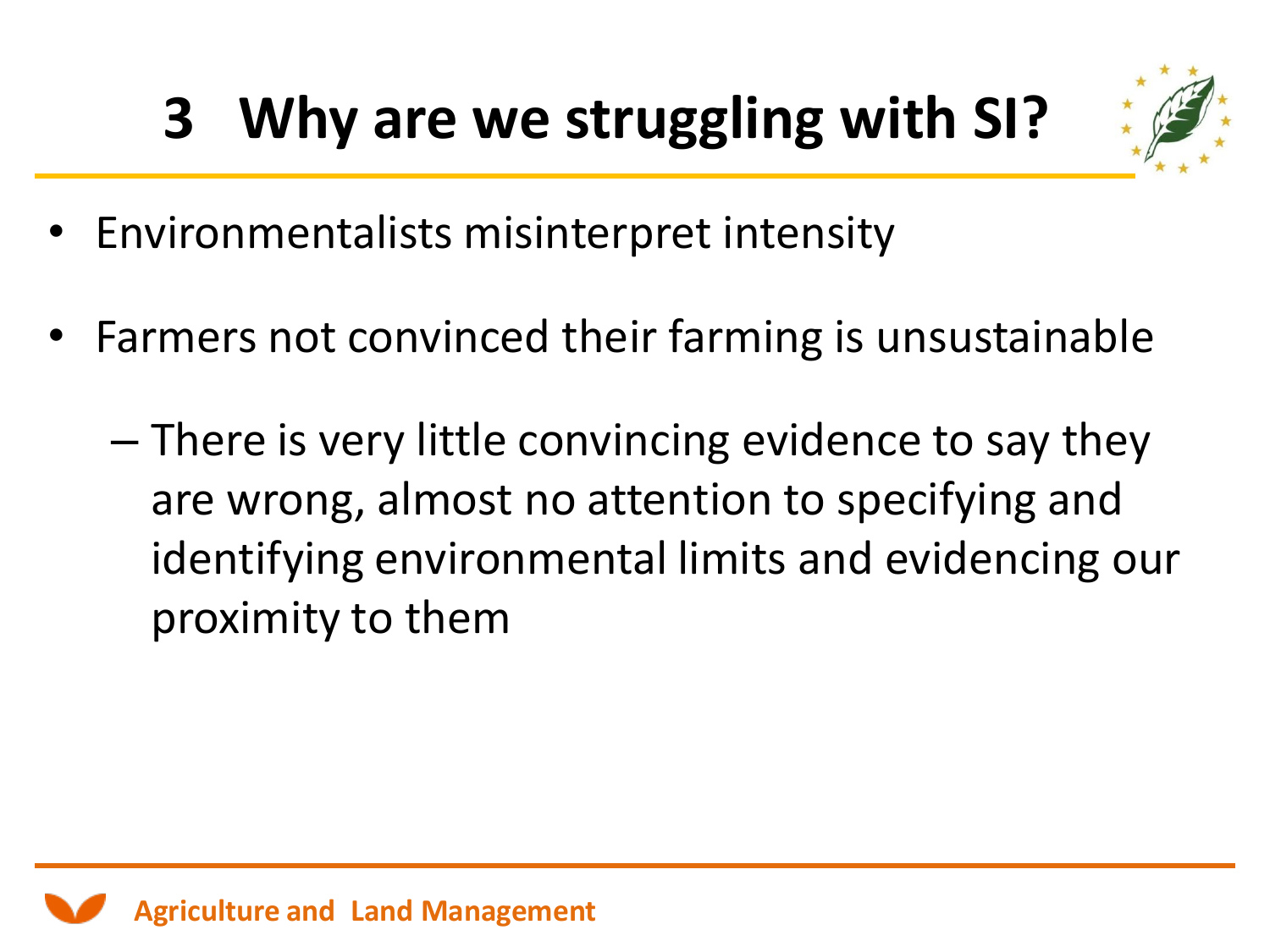## **3 (i) KI research challenge: environmental limits**



- Time to test real meaning of the word sustainable
- If limits have been reached or are being approached then the land owners and managers really should know about this.
- Conceptualisation of and identification of environmental limits preferably at farm and field level
	- At what, if any, point in soil erosion, soil OM decline, P concentration, temperature rise, precipitation fall, loss of pollinators or other biodiversity threaten productivity?
	- The nearest to 'limits' we have are the regulatory thresholds, and these are widely not observed.

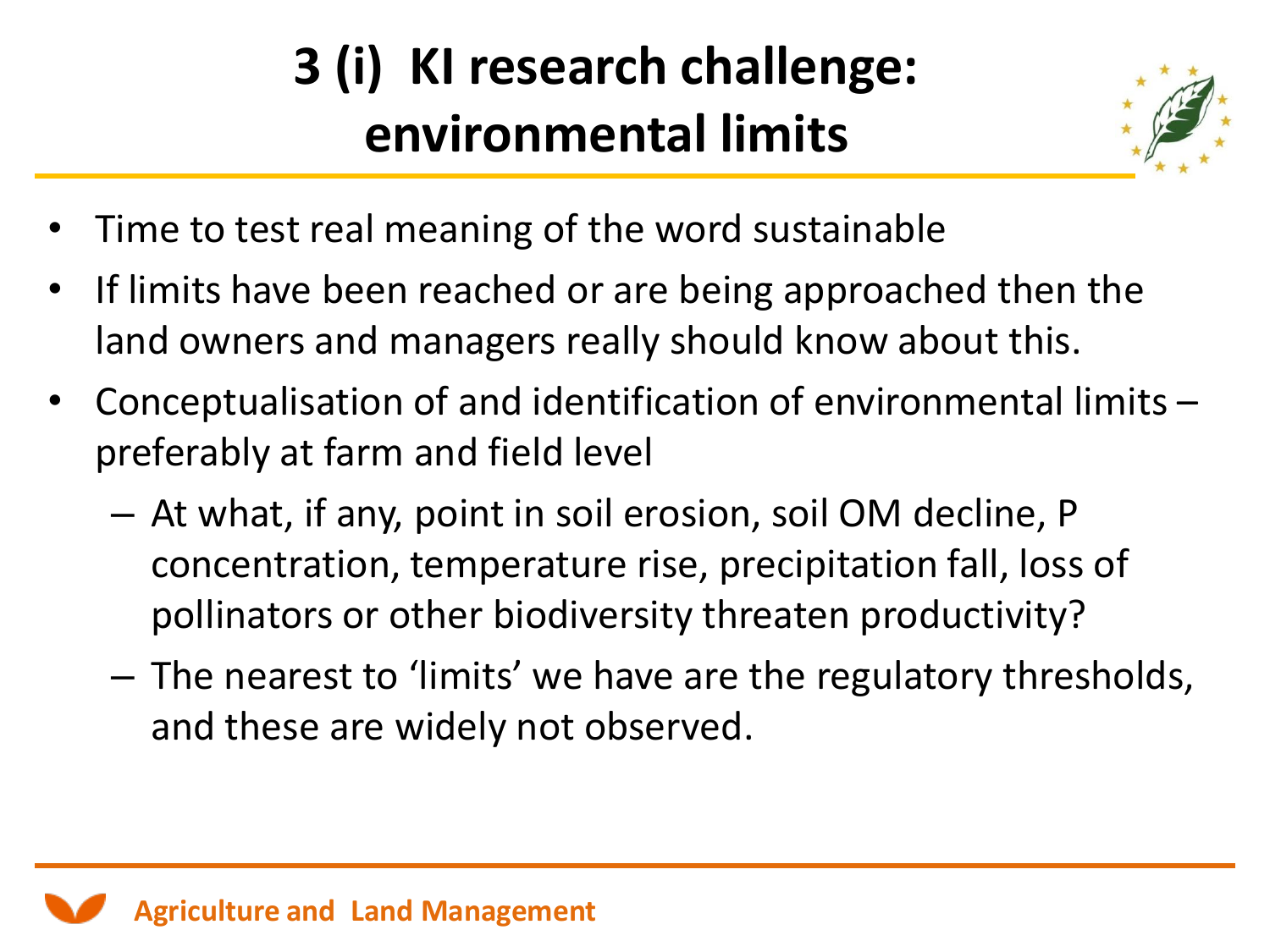### **3 (ii) Knowledge exchange challenge; farm level enviro benchmarking**



- Farm management economics has established widely available and used concepts, measurements and benchmarks for farm economic performance.
- Policy has changed in the last 20 years to emphasise the environmental market failures, yet the collection and analysis of farm environmental performance and data has hardly started
- Energy efficiency, water use efficiency and GHG emissions now beginning, but nothing on soil and water quality or biodiversity.
- What is not measured will rarely be managed
- There is every reason to expect at least as much variability in environmental performance as economic performance.
- One remedy: systematic inclusion of environmental measures in FADN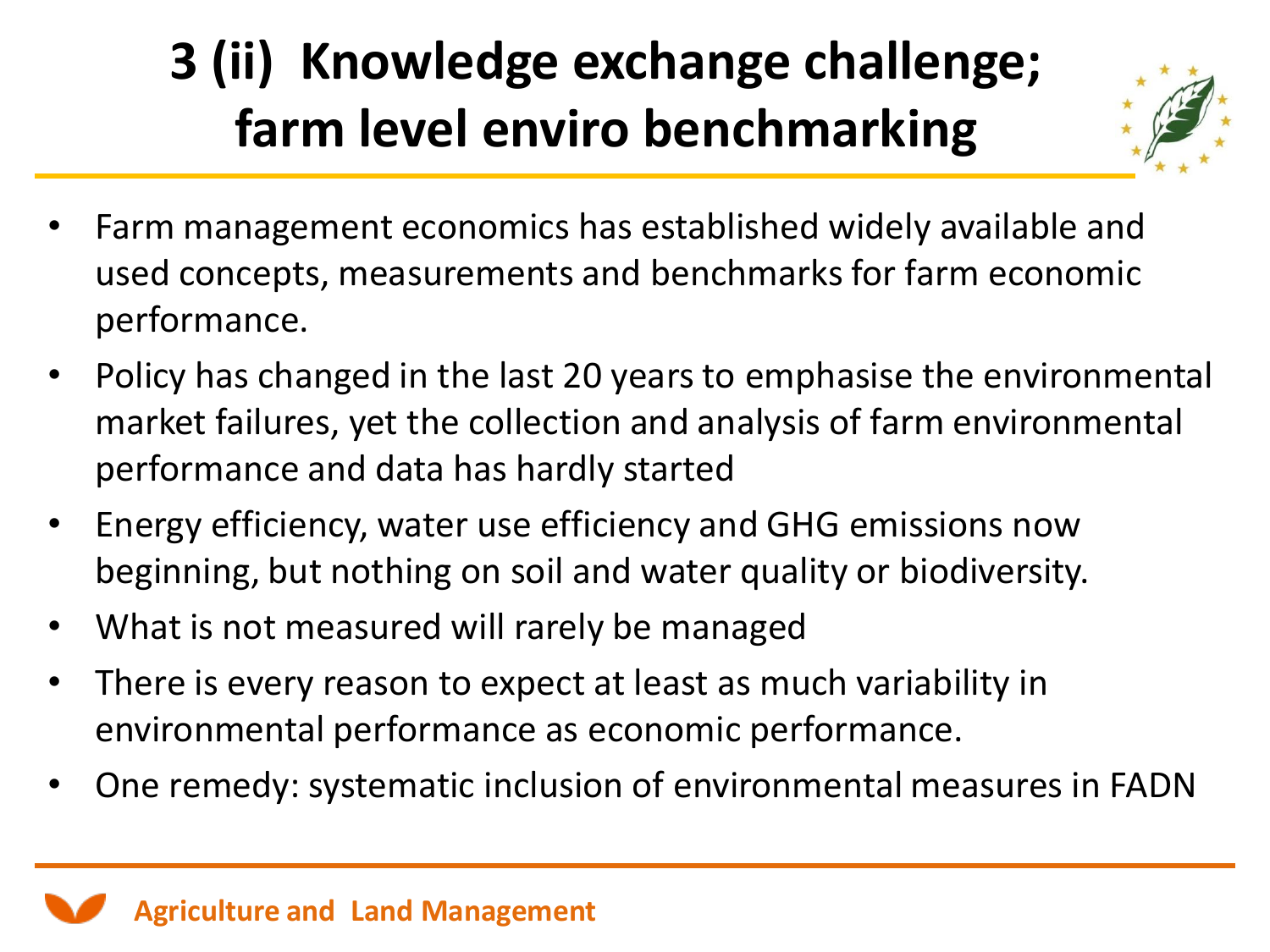## **Tentative conclusions**



- Sustainable Intensification *is* a useful, globally based, concept for a better balance between food production and environment.
- EU emphasis: maintain agricultural productivity growth + **step change in environmental performance**
- If we stick to the S word, then more research effort is required to identify and communicate existence & location of **thresholds at farm level – this is missing knowledge**
- Aside from 'limits' we will not get farmers to better manage environmental media/natural capital unless we **measure and benchmark** it more systematically. This is the priority task for knowledge intensification in my view.